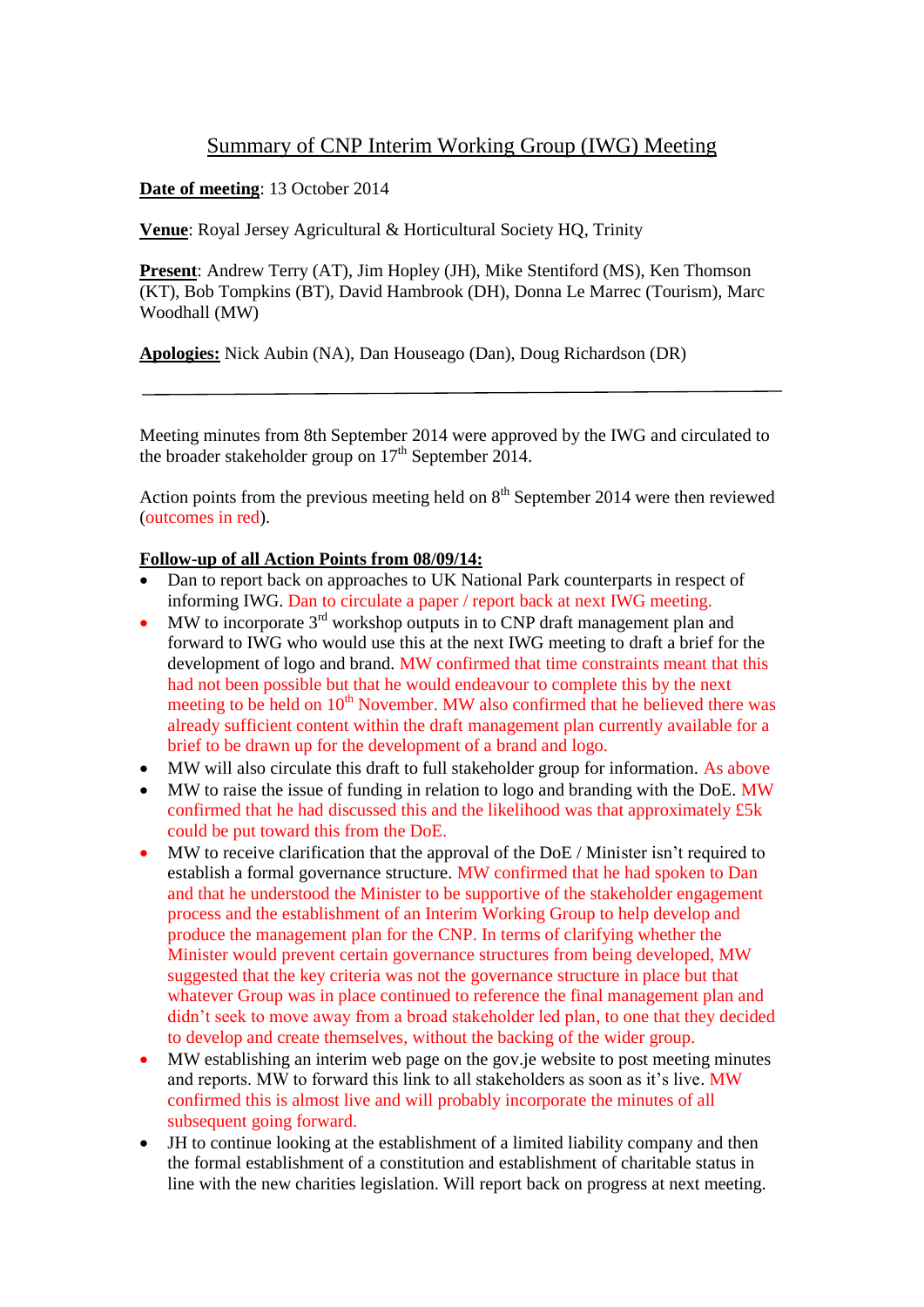JH happy to push this forward if the remainder of the IWG wish. See discussion detail re governance in body of minutes.

 MS to draft up some press to inform of progress to date. MS to circulate to IWG in advance. MS has drafted a press release and circulated to IWG members. Has been waiting on feedback, however with impending elections it was felt that any release should wait until after they were over.

The nature of the discussions at the meeting did mean that although the conversation switched regularly, a number of clear topic headlines did emerge. What is represented here is the general content of these discussions under each of the headings. There was some concern expressed at the beginning of the meeting that as a group the IWG weren't making significant strides forward but with some positive actions agreed through the course of the meeting this concern was mitigated to some extent.

**• Branding -** There was a lengthy discussion around branding and logo focusing on what the CNP represented and how best to develop a brand that captured what the park stands for, whilst also representing its stakeholders. It was agreed that there was probably sufficient detail in the management plan to date, to draw up a brief for branding development. To support this MS proposed the idea of a quick "Things you should know about Jersey' Coastal National Park" (see attached for early ideas). The point was re-iterated that a brief should be developed for professional services in this area, given the fact that this is a potentially complex task with a significant number of considerations that the members of the IWG should not be undertaking themselves. This led on to the issue of funding and the need for working capital to initiate this kind of work. In light of confirmation from MW that the Department of the Environment would support this work to the sum of £5k it was then proposed that a bid be made to the Tourism Development Fund (TDF) for a total of £15k. This would support the idea of brand and logo development and in addition provide some seed capital for initiatives such as raising awareness. For example developing MS's idea for "things you should know about the CNP work".

AT suggested that it might be possible to find a student to collate this information for use not only in brand development but also to support a more concerted effort to raise the profile of the CNP in the media. Funding from the TDF might help to fund this work.

Given that applications to the TDF close Friday  $17<sup>th</sup>$  October DLM offered to make the application on behalf of the IWG. It was also recognised that this would probably be the forerunner to a much more detailed and larger application to the TDF in the spring of 2015.

JH re-iterated the points he made at the previous meeting in relation to web design about possible offers of support from external providers. **Action**:

DLM to make application to TDF on behalf of the IWG for funds to cover brand development and working capital.

AT to investigate the possibility of a student from Durrell being able to support some work around the CNP facts and figures.

• Logo – The point was made that stakeholder groups need to be able to embrace whatever logo is created and visitors need to be able to understand how it represents the brand and special qualities of the CNP. Members did suggest that the logo was likely to be developed as a consequence of better understanding of the CNP and brand development. By way of making the point that this was a relatively complex issue AT highlighted how Durrell operates in this area, ensuring their logo designs and colours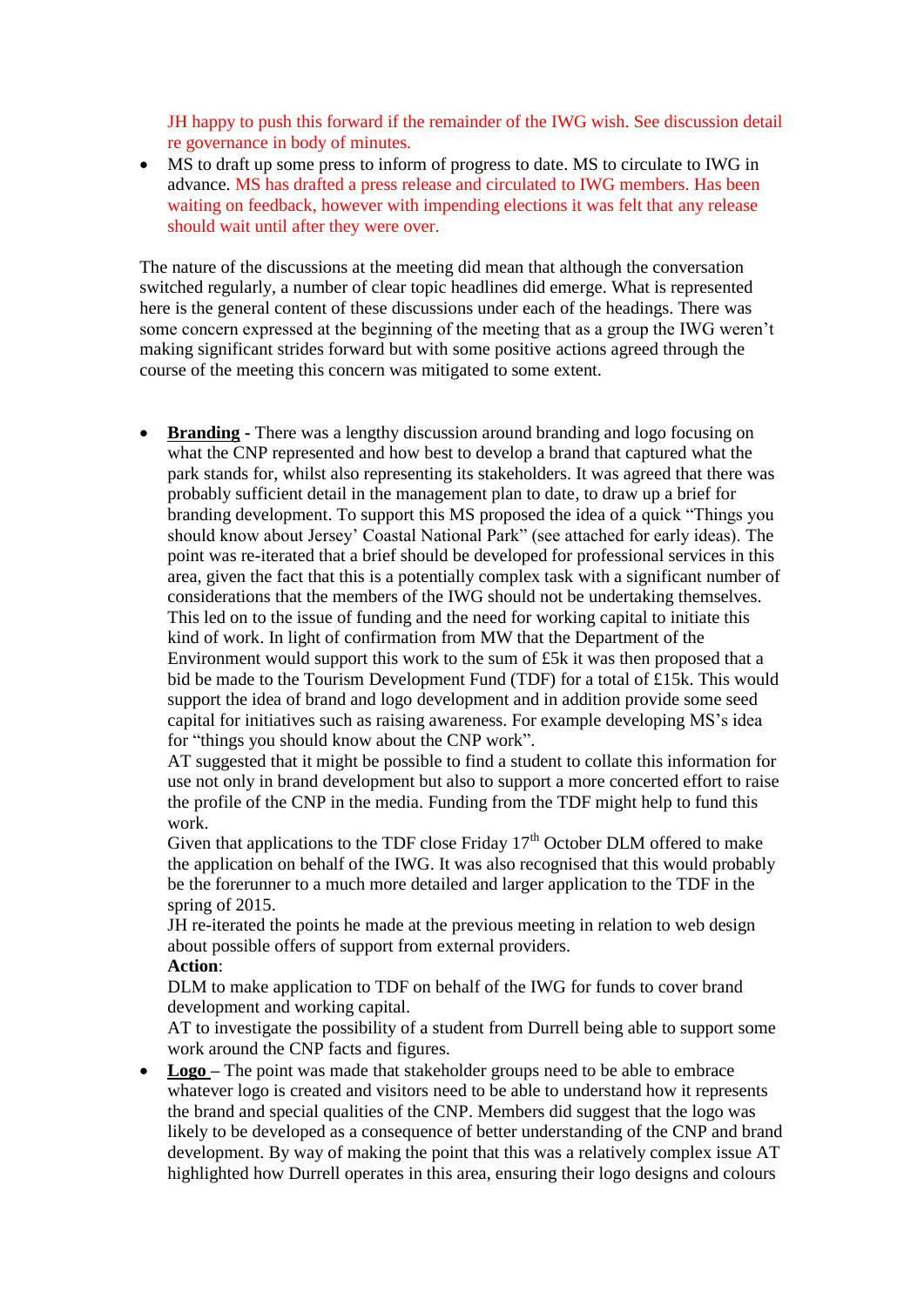were constantly evolving to represent the way they wished to portray various aspects of their portfolio of operations. There was general agreement to this, however KT reiterated his belief that the development of a logo didn't need to be complex or costly and that it could be put together relatively simply.

**Action**: As Branding. **Promotion –** The issue of a media release was bought up. MS confirmed that he had drafted a brief press release but that he was waiting on feedback from the IWG. With the media currently occupied with the local elections it was felt that any press release should be delayed for an open news period. There was a general agreement that the CNP was still unknown across the majority of the island population and that it was vital to raise awareness. The question was also asked about whether MS could use his JEP weekly page on a regular basis to build growing awareness of the CNP. MS did confirm that he had discussed the CNP previously with the features editor. At that time he had suggested they hold fire but there was certainly potential for exploring this again and also asking the green features writer to engage. MW pointed out that all stakeholders had a role to play in the raising of awareness. This should extend to highlighting it (where relevant) in all aspects of their organisations work or referencing it in media communications they put out. By way of example MW pointed out that after being asked he had issued two articles in recent months one to the Chamber of Commerce and one to the Island magazine. Awareness raising could be supported by making the CNP relevant to the public and this was the benefit of incorporating a facts based approach to the CNP that would reach a broad range of interests and stakeholder activities. AT's offer to explore the possibility of a Durrell student to expand this list, proposed by MS, for use in awareness raising was a very welcome addition to supporting this objective.

KT raised the issue of creating a calendar of events in the CNP, that had been discussed at the previous meeting. DLM confirmed that Tourism currently provided something like this for Island wide events. It was suggested that there might be a way of extracting those events that were specific to the CNP but that there would need to be a way of ensuring that this was done regularly and in a way that made it current for stakeholders and participants. Conceivably there could be a page created on the Jersey.com website specific to the CNP. The transition of Tourism to Visit Jersey (due  $1<sup>st</sup>$  January 2015) does leave a number of unanswered questions in terms of organisational structure, resources to continue existing functions and future objectives. That said that the current transition director Kevin Keen has suggested that he sees the benefit of the CNP to Jersey's tourism offering and hopefully that will be the case for the new CEO once in post.

**Action** MS to discuss the opportunities for media coverage with JEP editors and writers.

AT to investigate the possibility of a student from Durrell being able to support some work around the CNP facts and figures

 **Funding –** The view remains that the CNP is a significant asset to the Island and especially its tourism offering. In order to attract funding which the IWG feel should be forthcoming from a variety of sectors there is still a view that a clear organisational structure and plan is going to be essential if they are to convince public and private bodies to invest.

With the TDF funding bid already discussed there were a few questions raised about how, if awarded, TDF funds could be received without a formal structure. This mirrors previous discussion about the need for a formal structure to help the CNP attract funding from a variety of sources. Whilst there was no firm answers about how the immediate issue of TDF funds might be managed, there was discussion about the variety of organisational structures that may be established. In summary the link is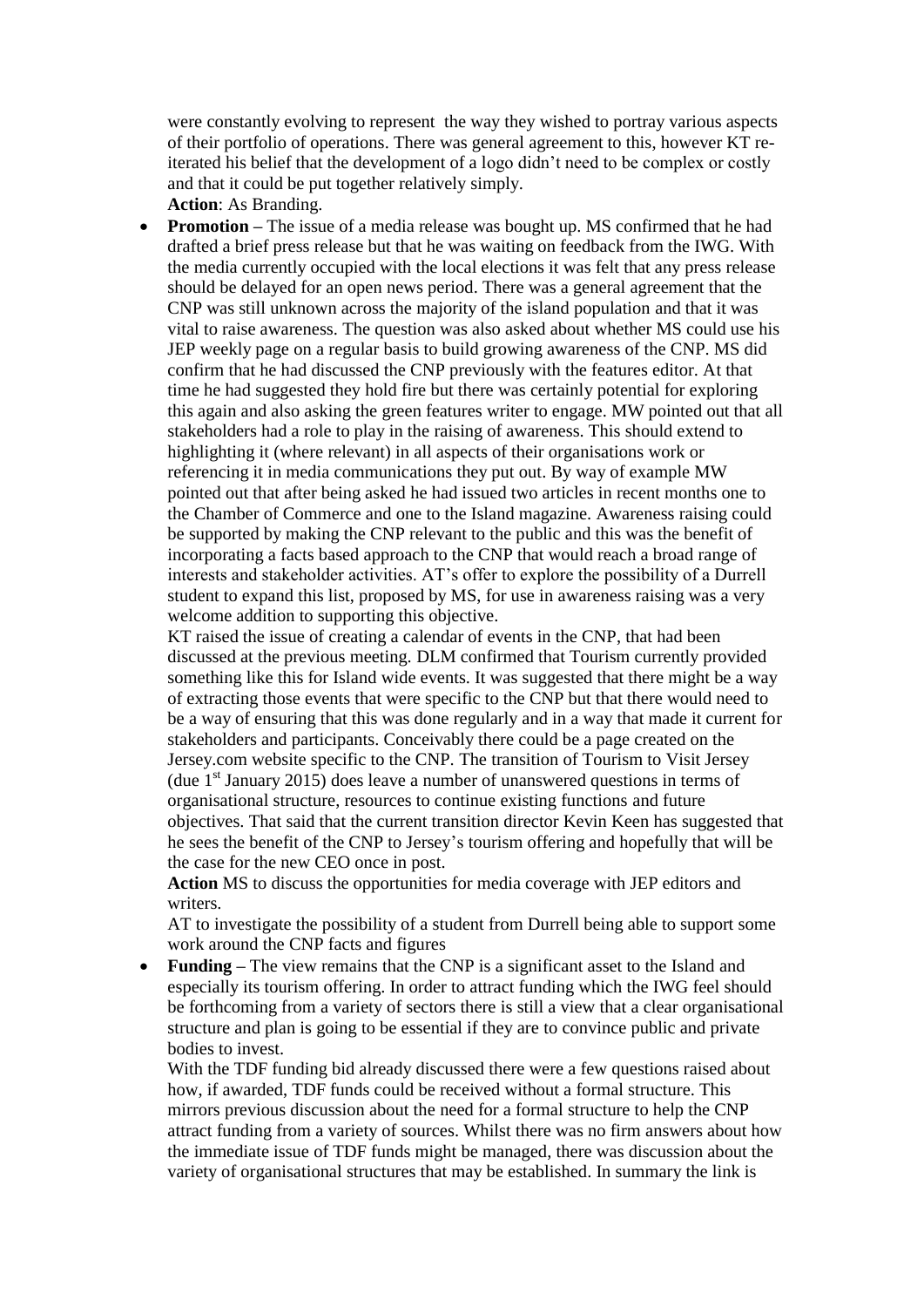broadly accepted by the IWG, of the need to create a structure that allows funding to be accessed if the CNP is to be successful long term.

**Action:** DLM to make application to TDF on behalf of the IWG for funds to cover brand development and working capital.

- **Organisational Structure –** Following on from discussions at the first two meetings MW confirmed that he had received a number of documents from Diana Pound at Dialogue Matters (the consultancy who had supported the stakeholder engagement process) discussing options for structural organisation based on a stakeholder led approach to delivery. All the material has been forwarded to IWG members for information although there doesn't appear to be a particularly clear and definitive path to follow. There was a discussion about how the IWG were going to inform a decision about the best structure to establish but there does seem to be at least three routes to explore further:
	- **1)** JH is able to provide input and his experience to setting up a charitable structure following the establishment of a company limited by guarantee. Having already followed and completed this route for the Jersey Voluntary and Community Partnership. JH suggested that he would be happy to put his experience forward in this area should the IWG choose to go down that route and that he knew key people that may well be in a position to support the IWG.
	- **2)** Given that there are National Parks operating in the UK the IWG have expressed a desire for some feedback of the situation in the UK, that might inform their choice of structure here. Dan has experience of the UK's National Park set-up and the IWG have asked that he provide them with some information to support their decisions.
	- **3)** AT suggested that there are many examples of protected area organisational structures around the world, possibly some that may suit the style of the stakeholder led delivery hoped for in Jersey and that he would be prepared to provide some information in relation to this.

**Action:** JH to remain in a position to inform the IWG of pursuing an organisational structure along the lines of those he has previously outlined. Dan to provide some input from a UK perspective on organisational structures associated with National Parks and how best they may be applied in Jersey. AT to provide information relating to organisational structures used in protected areas in other parts of the world that may be applicable to Jersey.

• **Draft Management Plan** – Further to MW confirming that he had not yet finalised the content of the draft Management Plan from the stakeholder workshops, there was some discussion about how the IWG were going to finalise the Plan, an objective given to them by the broader stakeholder group. Some members suggested that there were some specifics in the draft plan to date that were maybe not representative of the stakeholders and that there may be significant issues with the amount of detail in the Plan and how they might as a Group be expected to verify everything.

There was a feeling expressed by some at this stage that the IWG might need to go back to the broader stakeholder group once the draft was finalised to ensure that any specific issues could be discussed.

It is expected that this will become an issue for further discussion once the input of the stakeholders from the  $3<sup>rd</sup>$  workshop is incorporated into the draft plan and given to the IWG.

**Action**: MW aim to complete draft by next IWG meeting 10t November